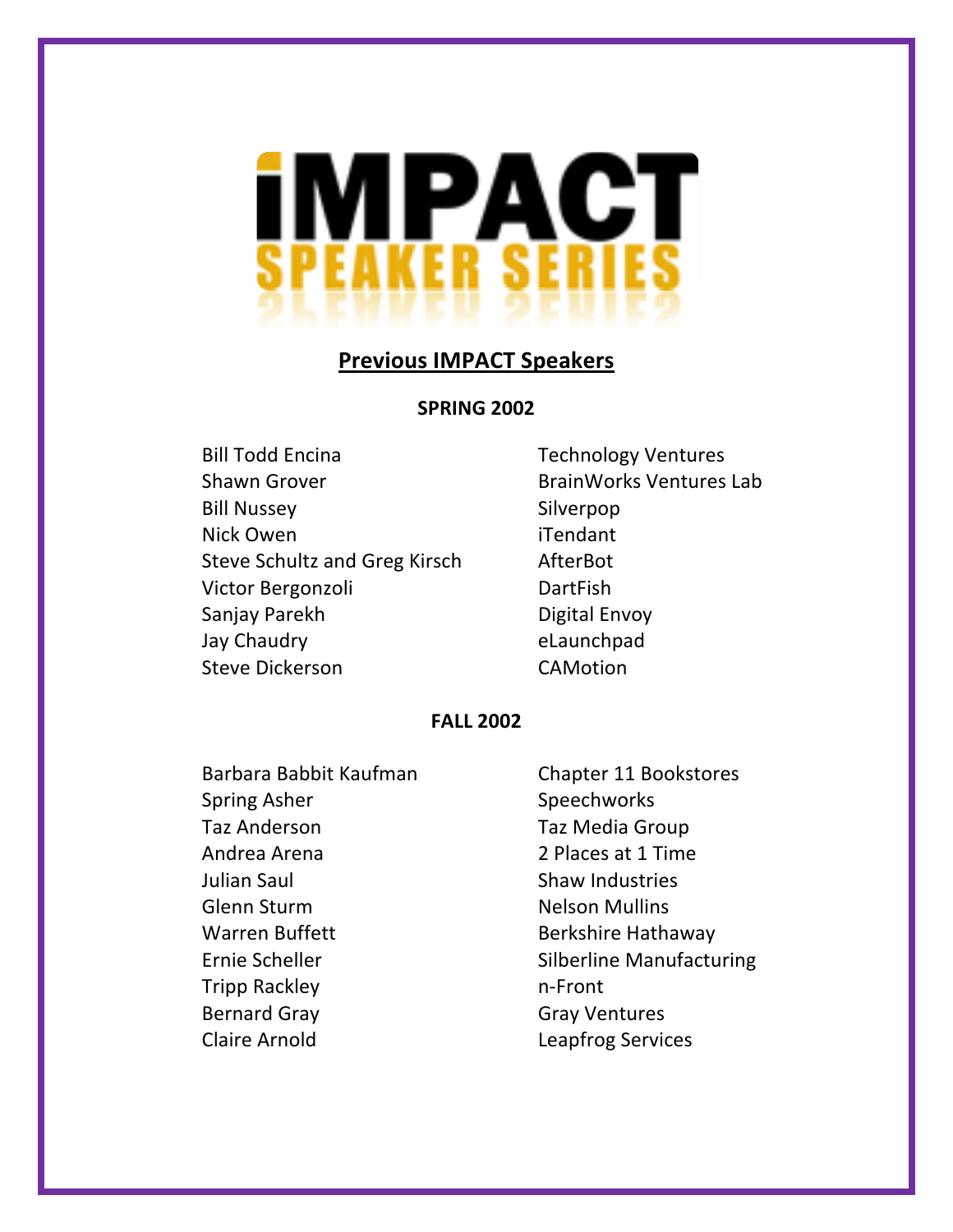### **SPRING)2003**

| Raleigh Burgess    |
|--------------------|
| David Geliebter    |
| Sara Blakely       |
| Stephen Johnson    |
| Frank Belatti      |
| <b>Chris Klaus</b> |
| <b>Alec Peters</b> |
| Alicia Philipp     |
|                    |

Dave Dorman AT&T Alan Lacy Sears

Seventh Wave Technology Carrot Capital Spanx NetBank **AFC Enterprises** Internet Security Systems **Auctionworks** Community Foundation of Metro Atlanta Alex Gregory **YKK Corporation of America** Richard Kalikow Manchester Real Estate

#### **FALL)2003**

Karen Robinson **Prime Point Media** Bill George Medtronic, Inc. James E. Crawford, III Frontenac Co. Ray J. Oleson SI International Lacy Edwards **Evoke Software** John Festa CareCentric

Thomas DuPree AVADO Brands Joseph Evans Flag Financial Corporation Wayne Clough Georgia Institute of Technology Barbara Christmas Tech High Foundation Amy Millman Springboard Enterprises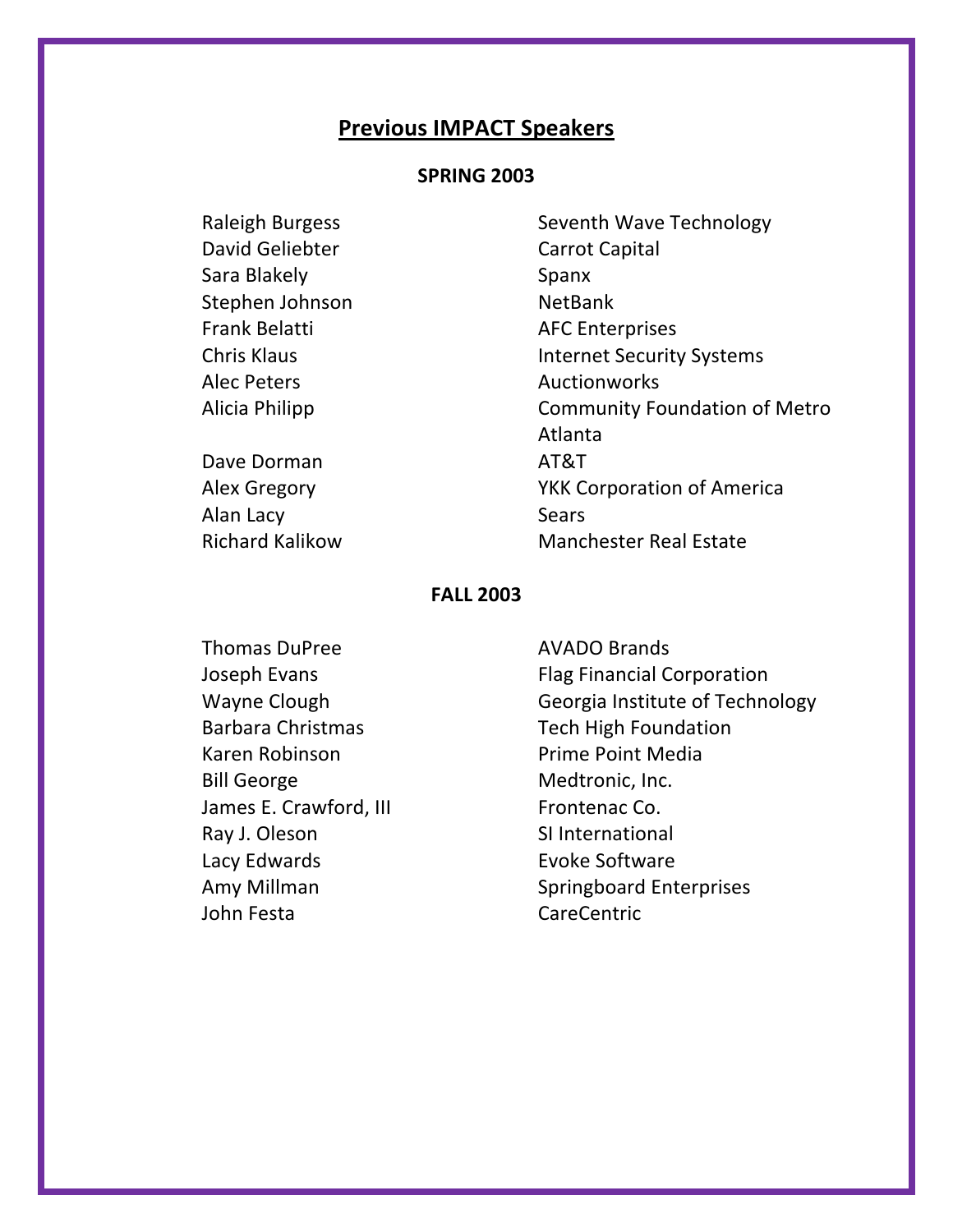### **SPRING 2004**

Martin Fleischmann Sanjay Parekh Ray Anderson **Charles Moseley** Ann Livermore Amy C. Lance John Huntz Gary Bryd **Jimmy Yancey** Don Chapman

Mostchoice Digital Envoy Interface, Inc. **Noro-Moseley Partners HP Services Chastain Horse Park Fugua Ventures Pratt Industries Synovus Financial Corporation** Tug Investment Corporation

#### **FALL 2004**

Dan Panoz Duncan James **Tom Barnes Toney Means** Anna Cablik John Dewberry **Rich and Jeff Sloan** Kathleen Kurre **Warren Buffett** Arjan Overwater Joanne Walter Joie Gregor **Frank Bell Nancy Sousa** 

Panoz Companies **McKesson** Mediathink **Imiren Pharmaceuticals** ANATEK, Inc. Dewberry Capital StartupNation **Fusion Advisors Berkshire Hathaway** Unilever WalterPan, LLC **Heidrick and Struggles** Intellinet **Given Imaging**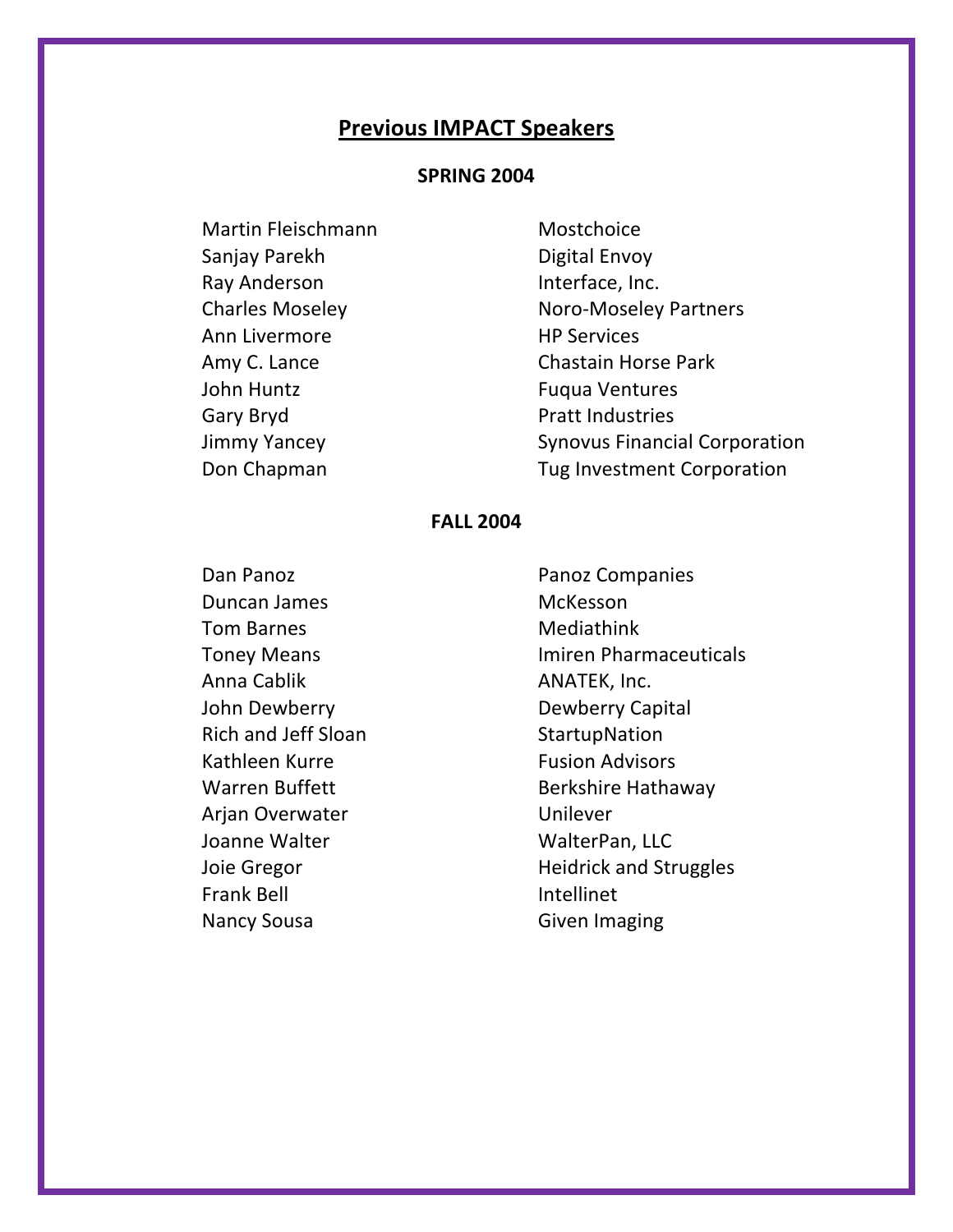### **SPRING 2005**

Mary Madden Mark F. Morel, Sr. **Truett Cathy Scott Donnelly** David A. Perdue Andrea Novakoski **Bernie Marcus Ed Baker Garry Betty** Lea N. Soupata Lewis H. Jordan Jack Welch

William J. Todd

Michael A. Leven

Valubond Procuri, Inc. Chick-fil-A **GE Dollar General Corporation** 2 Places At 1 Time, Inc. The Home Depot Atlanta Business Chronicle EarthLink **UPS Wingspread Enterprises GF** 

### **FALL 2005**

Imam Feisal Abdul Rauf Author "What's Right with Islam: A New Vision for Muslims and the West" Sara Blakely Spanx J. Michael Robison Atlanta Streetcar, Inc Phil Jacobs **BellSouth Corporation** Sherese Johnson Efficio Equifax Tom Chapman Mylle Mangum **International Banking Technologies** Joel Cowan Habersham & Cowan, Inc. Joe W. Rogers, Jr Waffle House, Inc. **Astrid Pregel** Society of International **Business Fellows Thomas Friedman** 

Author "The World Is Flat" **Georgia Cancer Coalition** US Franchise Systems, Inc.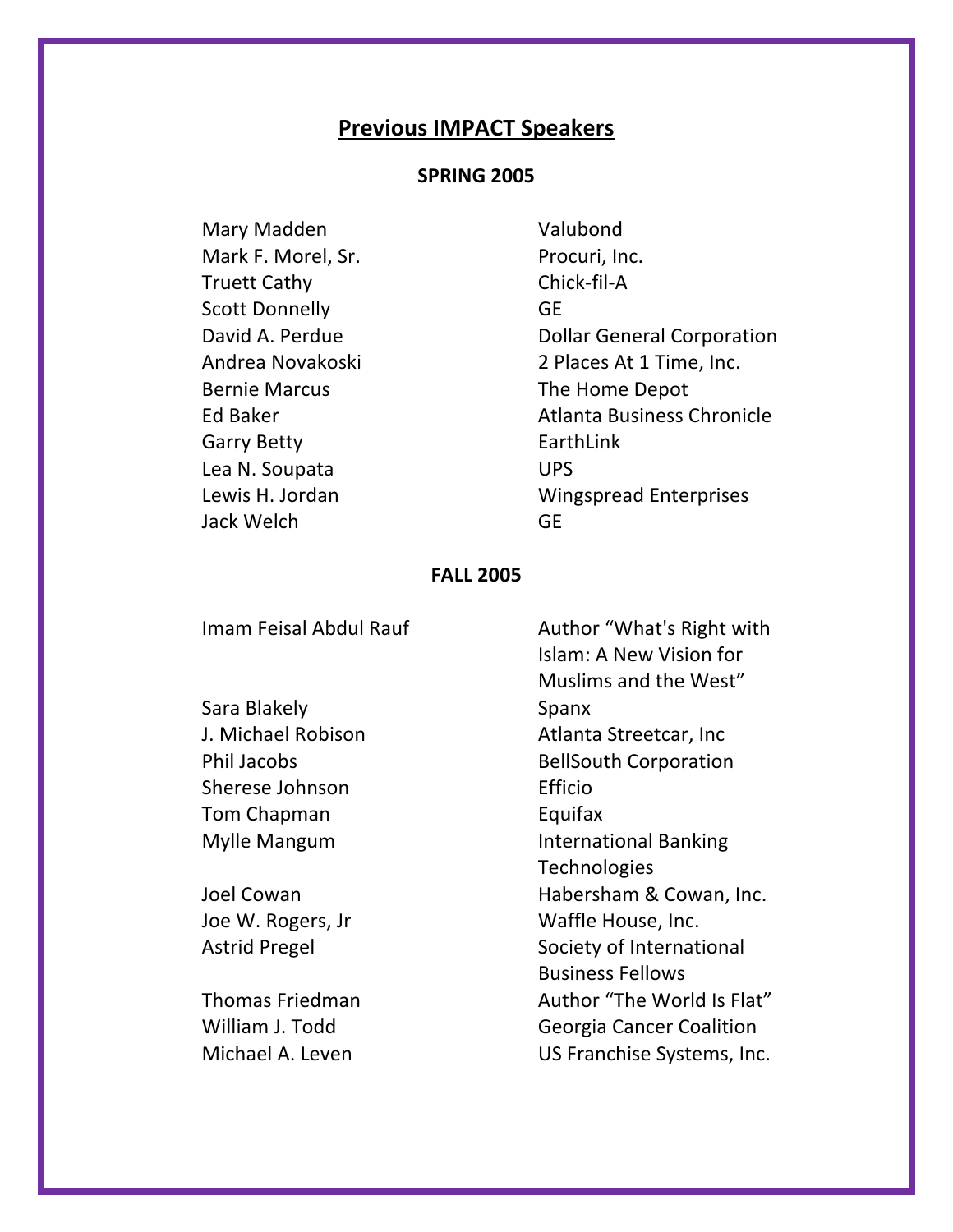### **SPRING 2006**

Peter Georgescu Sharon S. Quaintance J. Paul Raines Robert M. Price John Wells John Owen Madeline E. Hamill Kris Gopalakrishnan Ronald J. Alsop David Nour Radhika Subramanian John Brock **Julian Saul** 

Author "The Source of Success" LawDocsXpress, Inc. The Home Depot, Inc. PSV. Inc. Interface Americas **Assurant Specialty Property** Venadar, LLC Infosys Technologies Ltd The Wall Street Journal The Nour Group, Inc. Emcien, Inc. **InBev** Shaw Industries, Inc.

### **FALL 2006**

David McKenney Gang Yu Al Trujillo Anita Sharpe and Kevin Salwen A. B. Short Stephen T. Butler S. Craig Lemasters Anika Rahman Stephen B. Young

Ralph E. Gomory Philip W. Tomlinson

McKenney's, Inc. Dell, Inc. **Recall Corporation Worthwhile Magazine** MedShare International W. C. Bradley Company **Assurant Solutions Americans for UNFPA Author "Moral Capitalism: Reconciling Private Interest** with the Public Good" Alfred P. Sloan Foundation **TSYS**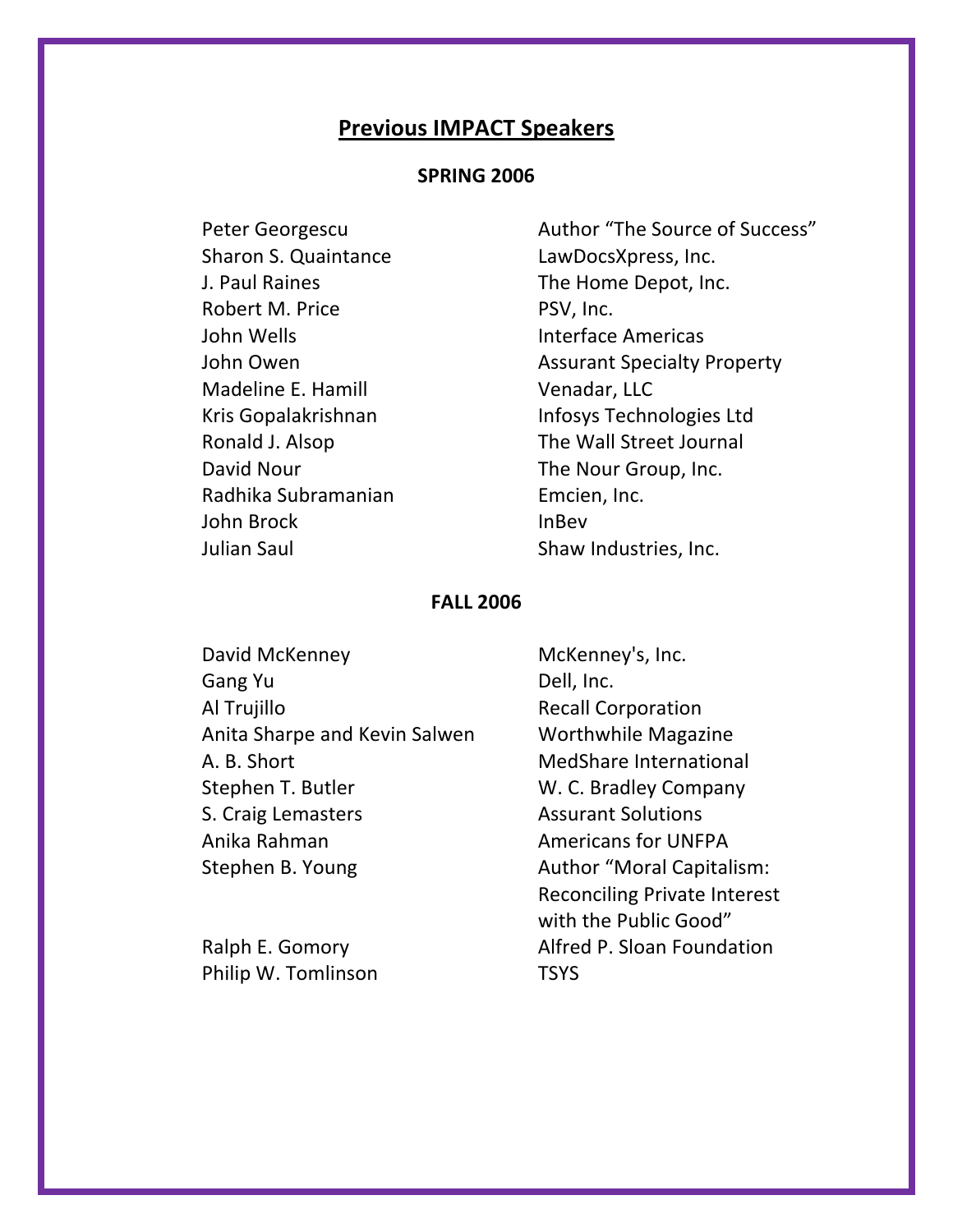### **SPRING)2007**

Vernon J. Nagel **Acuity Brands**, Inc. Jack Shewmaker Wal-Mart Stores, Inc. Richard F. Smith Equifax, Inc. Joyce LaValle **Interface** Char Fortune Grubb & Ellis Company Surya Kant TCS America Bertrand Collomb **Lafarge** William W. George Medtronic, Inc. Alex Counts Grameen Foundation Vice President Al Gore

Joseph Evans Flag Financial Corporation James D. Robinson III Bristol-Myers Squibb Company Donna Stone Buchanan Junior Achievement of Georgia, Inc

#### **FALL)2007**

Jeff!Watson Trane Ann W. Cramer **IBM** Stephen M. LaMastra **Raving Brands** George H. Weyerhaeuser, Jr. Weyerhaeuser Co. William Lorenz Merrill Lynch Danny L. Strickland The Coca-Cola Company Carol Tomé The Home Depot Donna Rohling MPower Niles Bolton Niles Bolton Associates, Inc. Robert Pattillo **Worthwhile Ventures** 

Bryan LaBrecque **Atlantic Southeast Airlines**, Inc.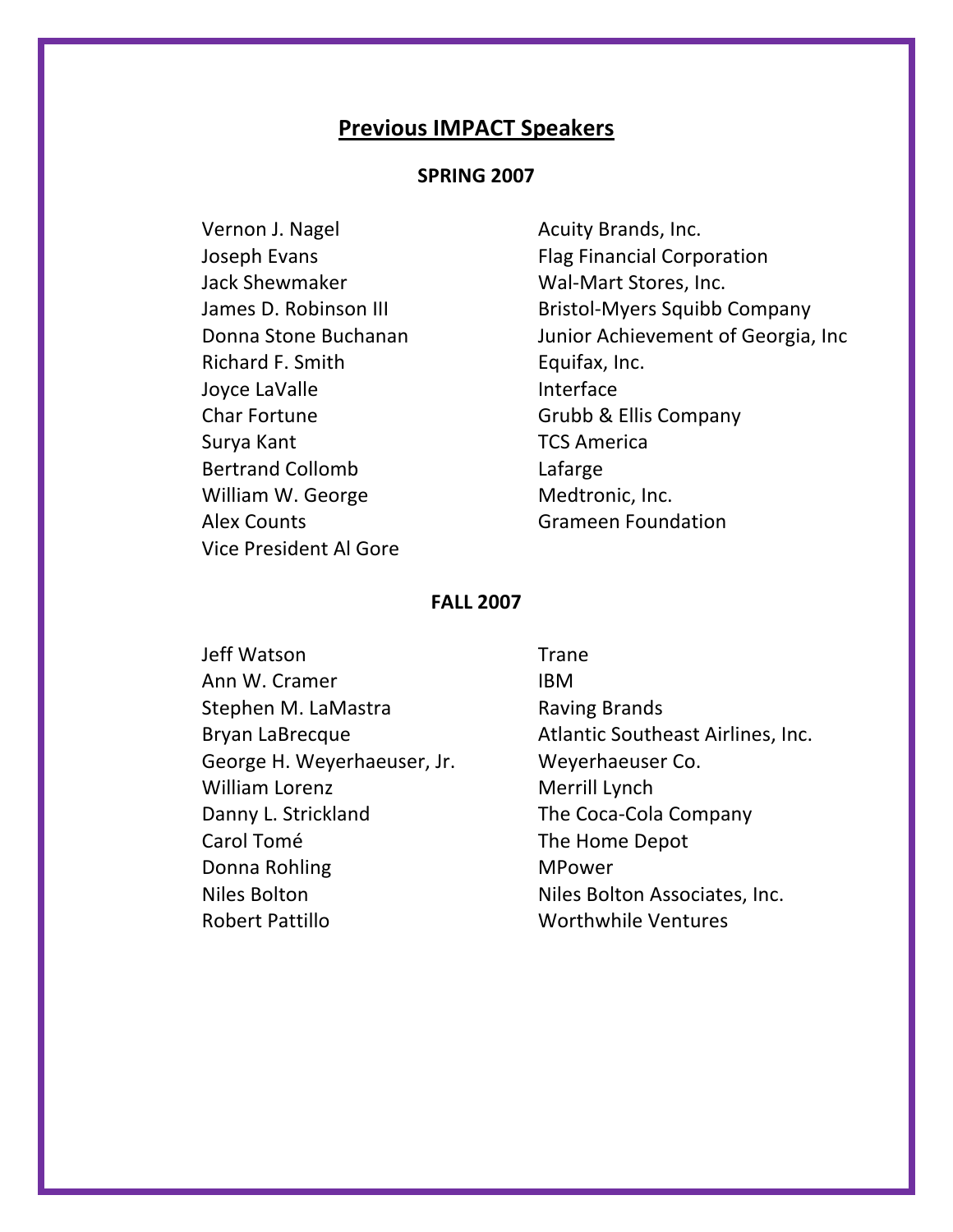## **SPRING)2008**

| Jim Whitehurst        |
|-----------------------|
| Amanda Brown-Olmstead |
| Chuck Bengochea       |
| Jeff Mango            |
| Lynnette Young        |
| Karen Robinson        |
| Kenneth G. Byers, Jr. |
| Robert Malkin         |
| Nell Diallo           |
| Ron Scharbo           |
| David Bornstein       |
|                       |

Red Hat, Inc. A. Brown-Olmstead Associates The Honey Baked Ham Company Verizon Wireless Damespointe, Inc. Primepoint Media Byers Engineering Company Engineering World Health MedShare International MATCH, Inc. Author "How to Change the World: Social Entrepreneurs and the Power of New Ideas"

### **FALL)2008**

Andy Fleming **Core Growth Partners** John Bare The Arthur M. Blank Family Patrick Esser Cox Communications, Inc. Marilyn S. Black Greenguard Environmental David Herold **Co-author** "Change the Way"

Stuart Hart Cornell University

Lisa Scheller National Silberline

Foundation Institute You Lead Change" Jim McCaffrey Turner Broadcasting Paul Hofmann SAP Research Center Steven A. Denning General Atlantic LLC Donald R. Greene The Coca-Cola Foundation Charles R. Evans **International Health Services** Group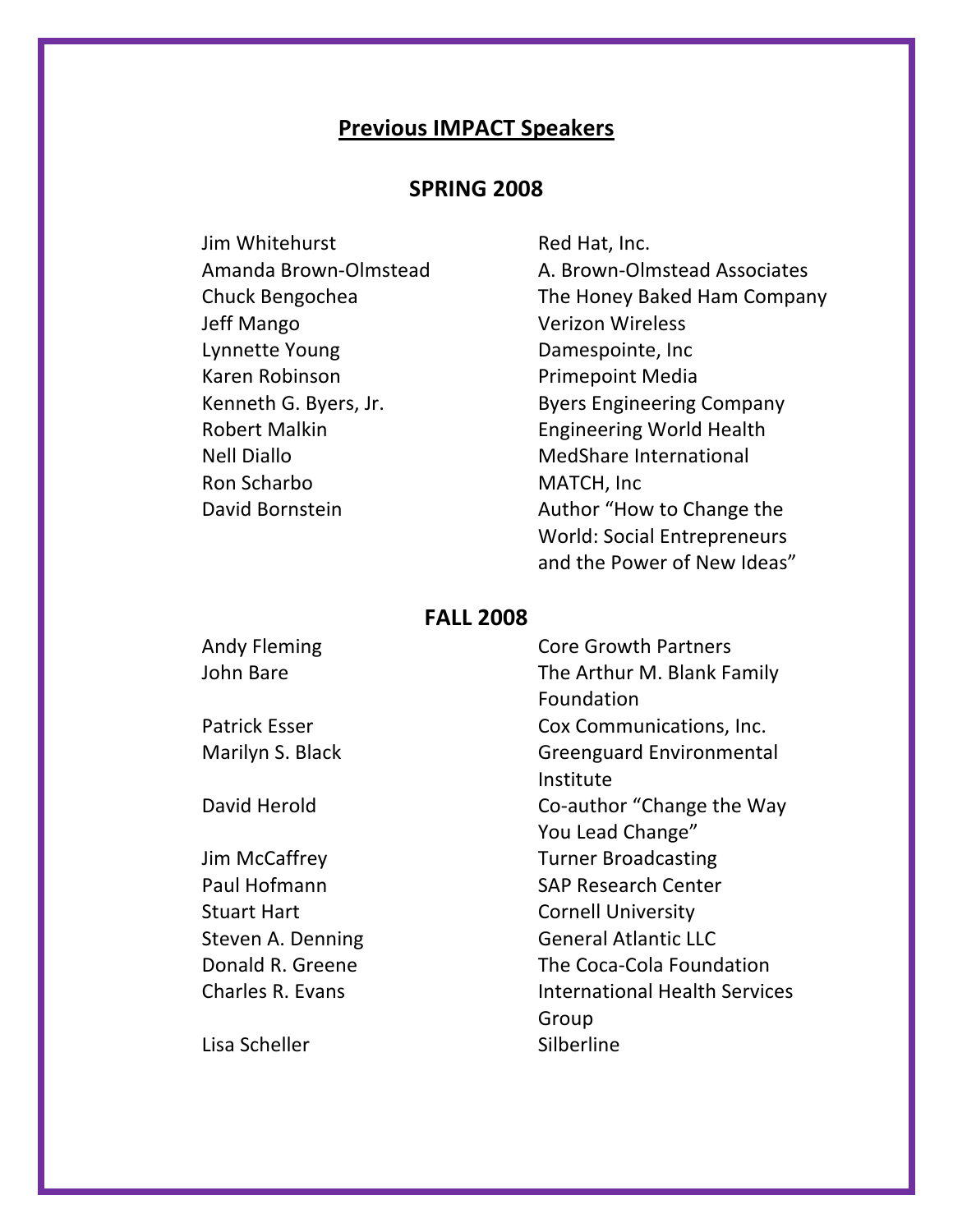#### **SPRING)2009**

Florence Hudson **IBM** Joey Asher Speechworks Milton J. Little, Jr United Way

Christopher Klaus Kaneva John Prendergast ENOUGH Project Ralph Cleveland AGL Resources Martin L. Flanagan **Invesco** 

Deborah Burand **International Transactions Clinic** John F. Brock Coca-Cola Enterprises Inc. Jay Hakes **Author** "A Declaration of Energy Independence" Gary Schilling **A. Gary Schilling & Co., Inc.** Andy Fleming **Core Growth Partners** Jay Mathews **Author** "Work Hard. Be Nice."

#### **FALL)2009**

David Murphy **Better World Books** Rodger L Johnson Knology, Inc. Dean H. Eisner Manheim Kristen Grimm Spitfire Strategies Martin Melaver Melaver, Inc.

Tirza Hollenhorst ifPeople

Terry Royer **Notation** Siemens Energy and Automation Dr. G.P. "Bud" Peterson Georgia Institute of Technology Howard Behar Starbucks International Bill George **Author** "7 Lessons for Leading in Crisis" Robin Ferst Ferst Foundation for Childhood Literacy Emily Leys **Room** to Read Jerry S. Wilson The Coca-Cola Company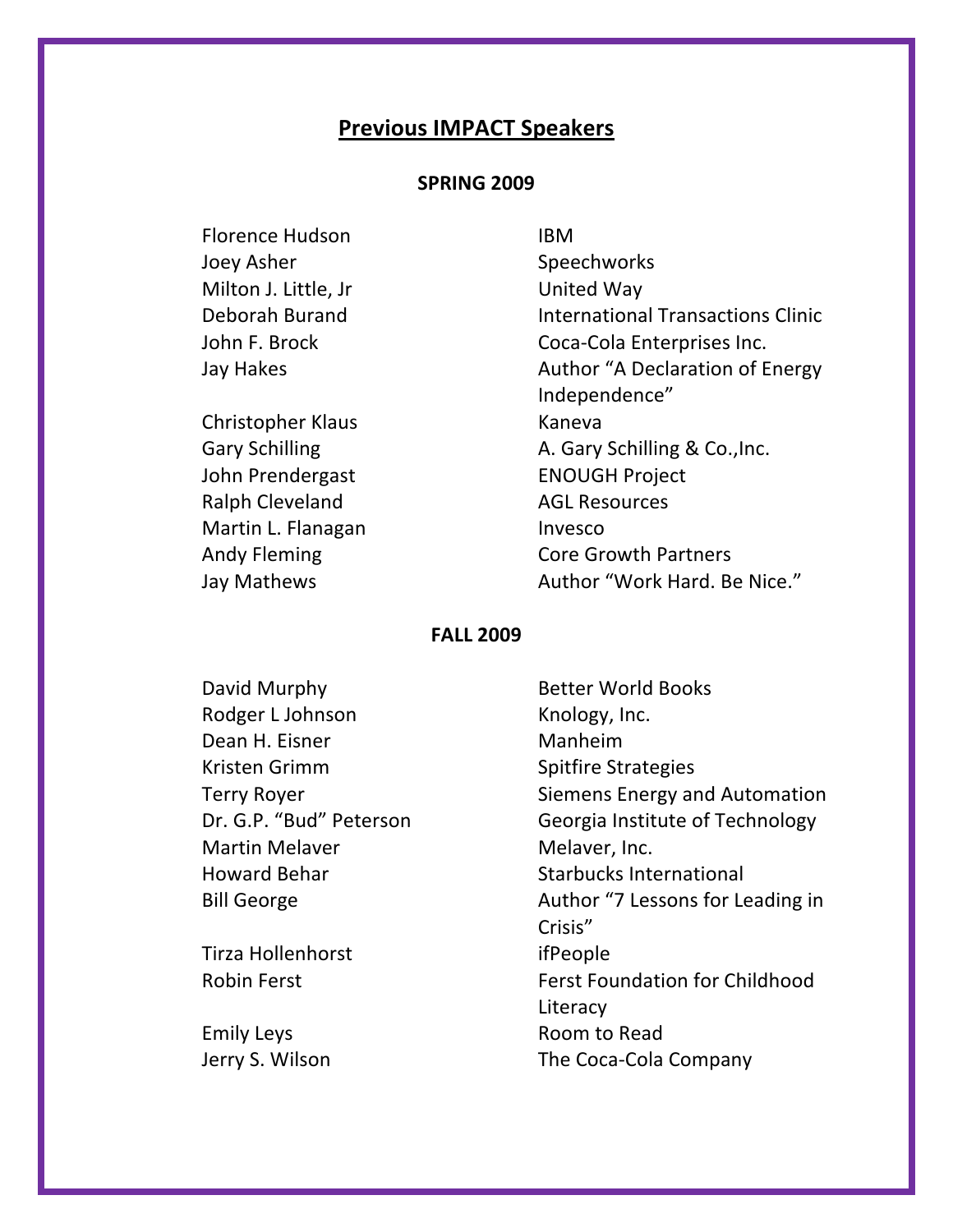#### **SPRING)2010**

Rosabeth Moss Kanter **Author** "SuperCorp" Derreck Kayongo Global Soap Project

Mary Mazzio 50 Eggs, LLC John Wells **Interface** 

Captain Alan W. Price Falcon Leadership, LLC Lew Moorman Cloud Business Rackspace Kent M. Keith Greenleaf Center for Servant Leadership Dan Reardon North Highland Company Madelyn Adams **East Lake Foundation** Greg Papadopoulos Co-author "Citizen Engineer – A Handbook for Socially Responsible Engineering" Claudia Fan Munce **IBM Venture Capital Group** Liaquat Ahamed **Author** "Lords of Finance"

#### **FALL)2010**

Donna Callejon GlobalGiving Derreck Kayongo Global Soap Project Bill Nuti NCR Corporation Kathleen Kurre TechBridge John Seral GE Infrastructure Kevin Heineman Damballa, Inc. Gregory J. Owens IronPlanet

Muhammad Yunus Nobel Peace Prize Laureate, Author "Building Social Business" Joe Bankoff The Woodruff Arts Center Penelope McPhee Arthur M. Blank Family Foundation Mike Duke Wal-Mart Stores, Inc. Michael A. Young Grady Health System Patrick F. Loughlin Air Products and Chemicals, Inc. Daryle Higginbotham Marietta Nondestructive Testing, Inc.